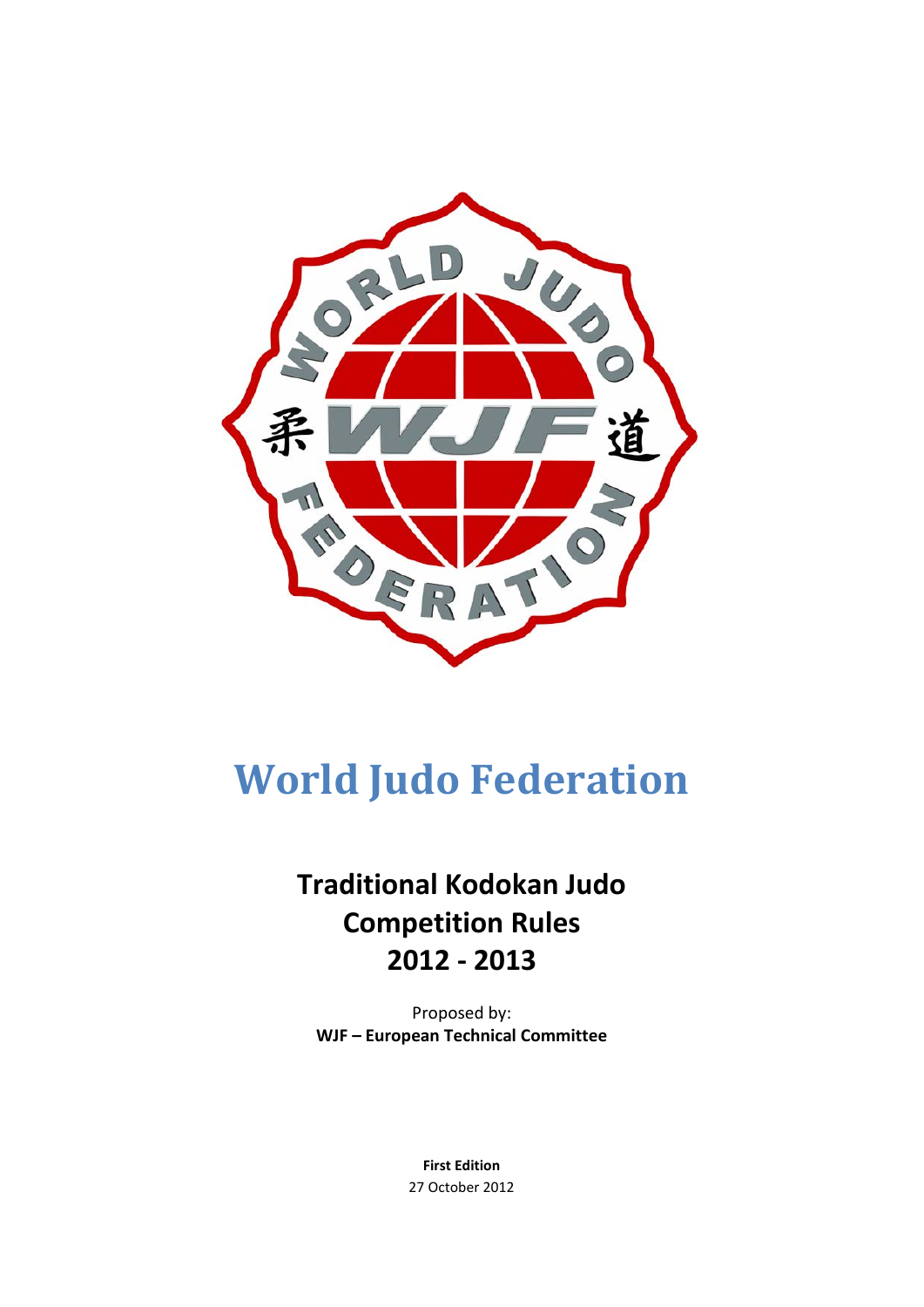#### *Please Note:*

*TheƐĞ competition rules apply to all regional and national competitions. It is further applicable to the examination of grades. These rules originate from the traditional Kodokan judo and support the philosophy of judo that we practice in our dojos. The rules correspond with the way we practice and teach our judo*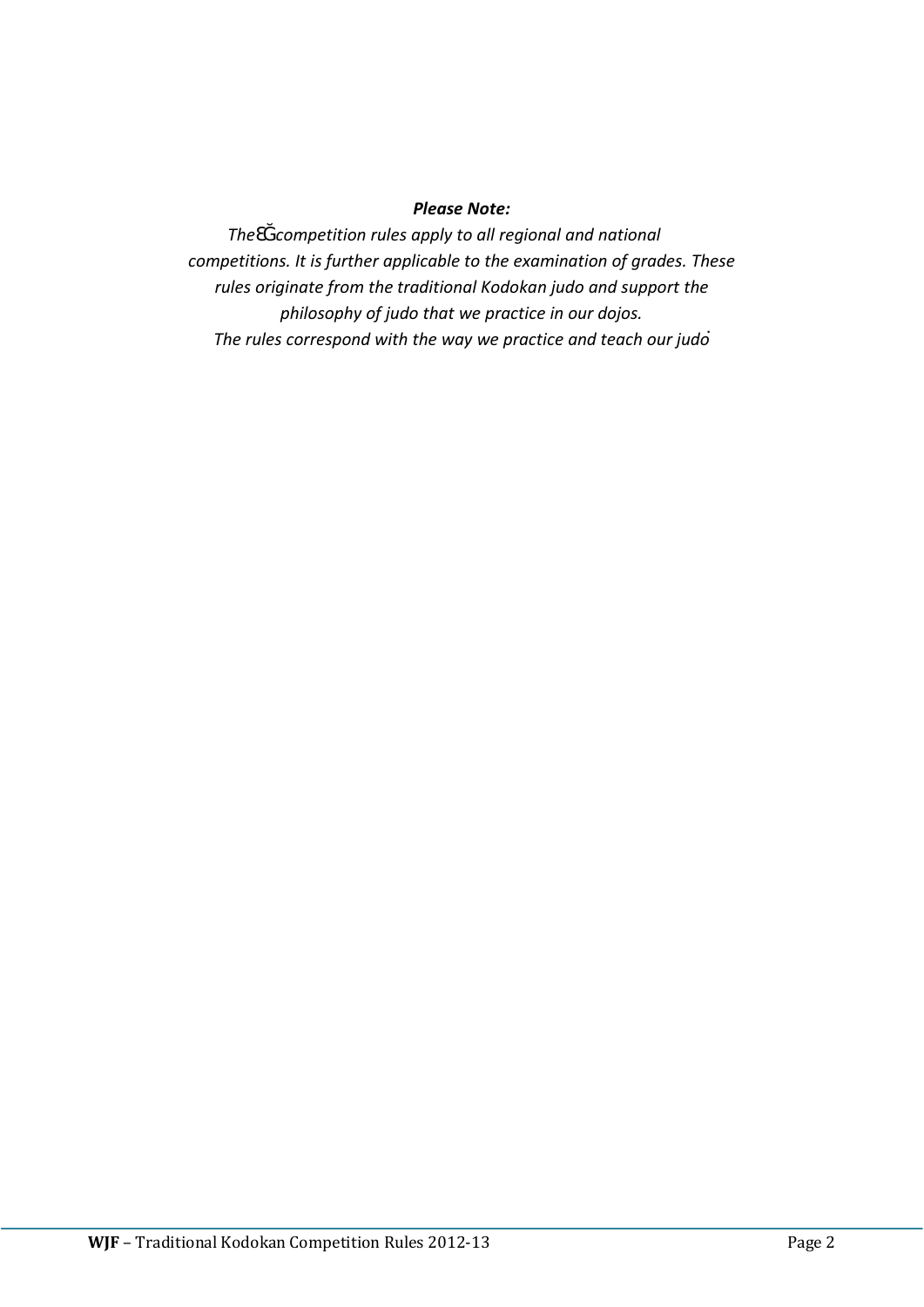# **Contents:**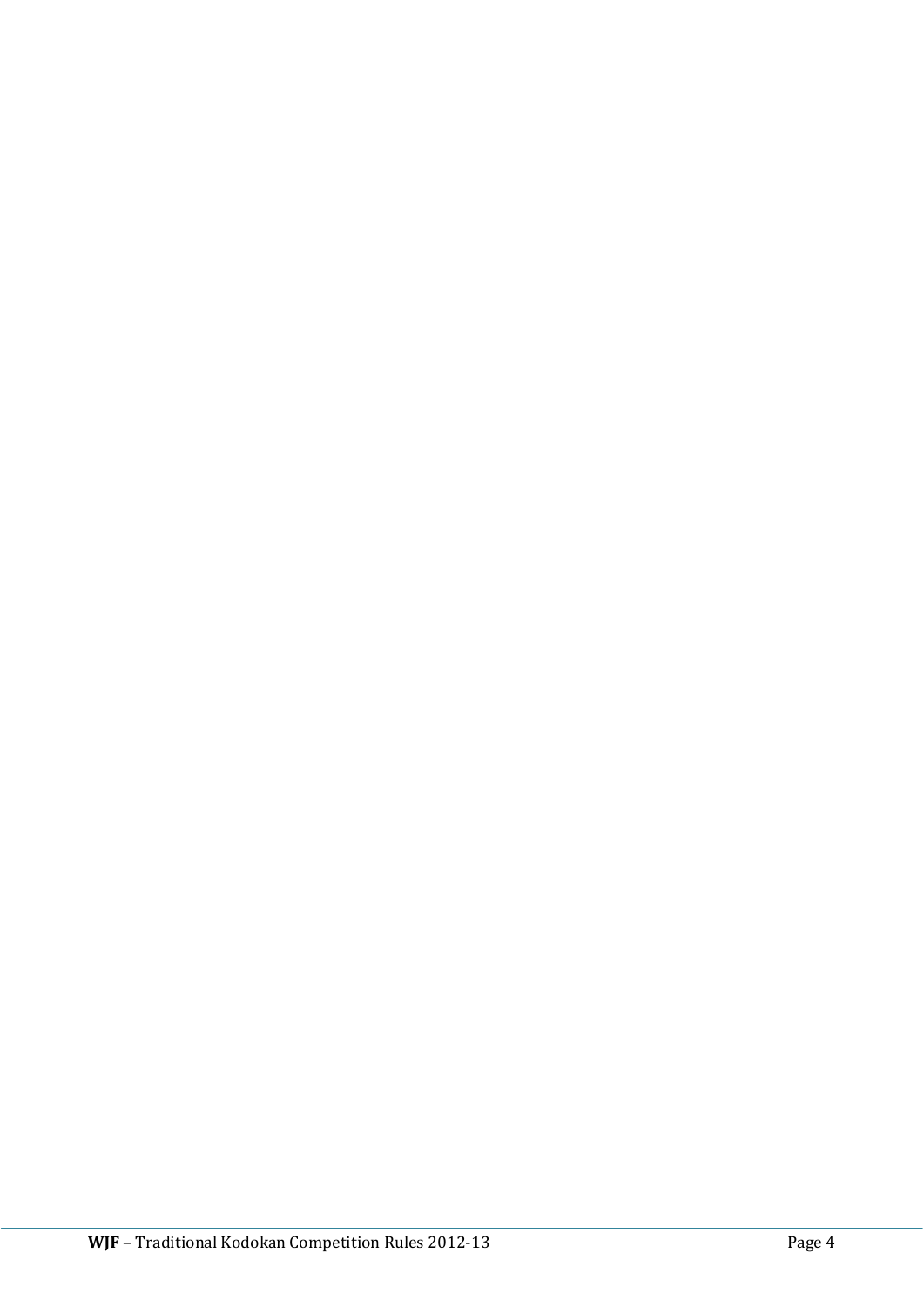### <span id="page-4-0"></span>**Our Aim**

- To practice Traditional Kodokan judo with values such as traditions and formalities for a better education.
- Allow and encourage the integration of groundwork in competitions.
- Encourage upright judo with normal traditional lapel sleeve hold and Shizen hontai (Basic natural posture)
- Encourage the use of "randori no contest" that is to encourage the use of judo cunningness and skill rather than brute force.
- Simplify the contest rules of judo, helping the competitor and the referee to further understand the concept of traditional judo.
- We aim to discourage negative stiff upper arms.
- Stamp out leg grabbing, to dissuade holding around the neck, pulling opponent onto the mat, and dropping on both knees.
- Stamp out cheating and bar side mat coaching.
- We aim to impose order to the public from unnecessary shouting and coaching.
- Our aim is to reinstate and promote judo discipline, tradition, and formalities, treating judo as a martial art Ruther than a sport
- We aim to place trust and respect back to the referee and its judo organisations.
- Uphold the concept of traditional Kodokan judo and restore faith in our teachings.
- It is hoped that all WJF countries adopt and accept a contest system that is of tradition and value; it raises the standard and expectations of judo as taught by Professor Jigoro Kano and many past masters. At the same time the rules represent a true guide for the way we must teach, train and educate our students reflecting the true aims and objectives of judo.
- In short, we aim to create a more level playing field for all judoka, to experience and enjoy all that judo has to offer.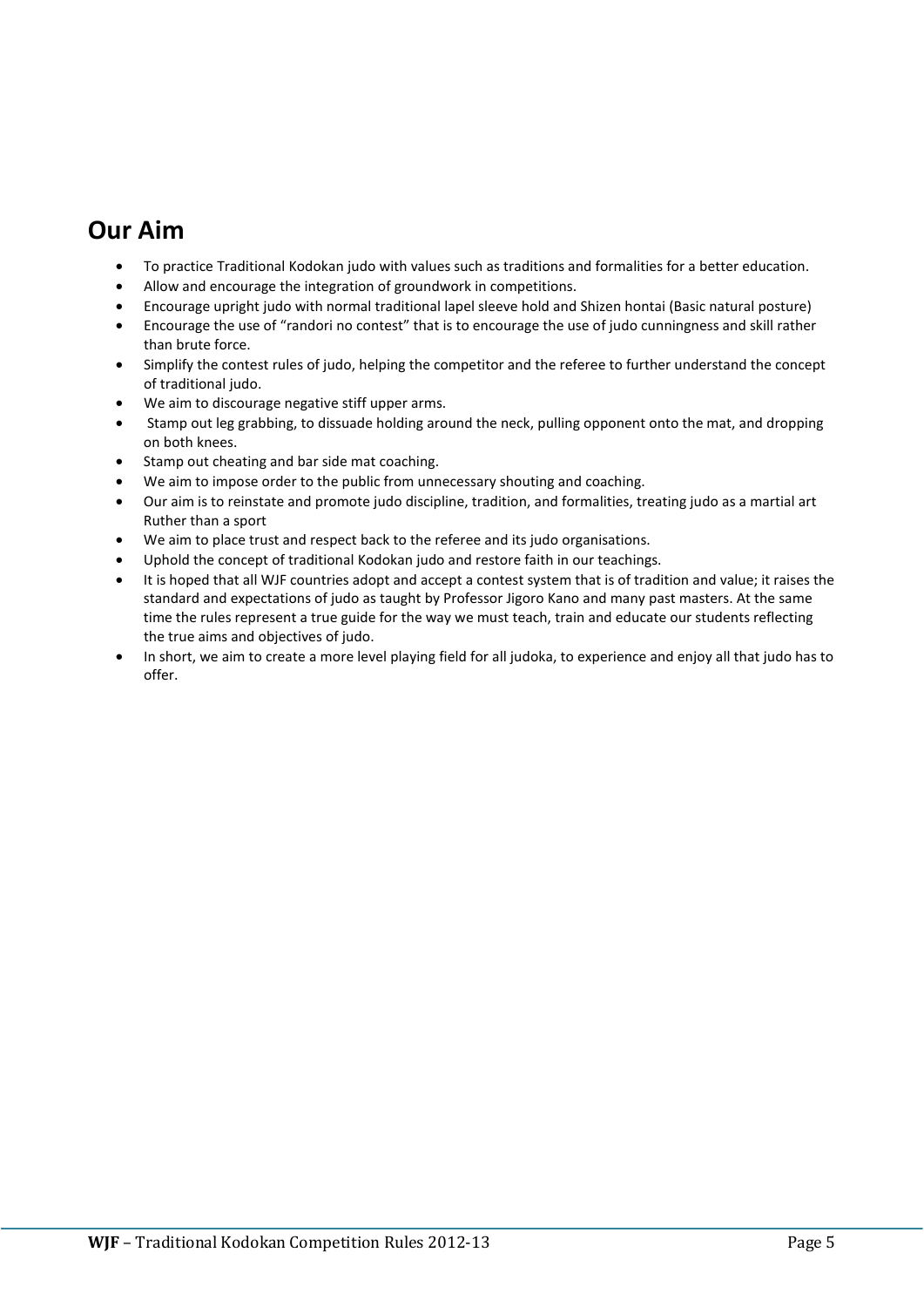# <span id="page-5-0"></span>**Section 1: The arena**

The judo arena must be of a secure construction inclusive of changing rooms for male and female have separate toilet facilities showers if possible, have ample parking facilities and with accessible fire exit escapes

# <span id="page-5-1"></span>**Section 2: Competition Area**

- a. The actual contest area should be at least 10m x 10 m. In addition there will be no outlined safety area. The whole mat area will be used for contest. Matte will be called by the referee when the contestants reach the end of the mat area in due time.
- b. Mat area: The mats should be of traditional tatami vinyl or similar material and must comply with a standard thickness of 30-40mm.
- <span id="page-5-2"></span>c. Where two mat areas meet, a minimum of 3 m to 4m gap should separate the two contest areas.

### **Section 3: Judogi**

- a. The competitors shall wear an **all white** traditional judogi that must be in clean order and in good condition for contest. The judogi must be fit for its purpose i.e. To be loose and allow flexibility in order to let the opponent to take a safe hold. In addition, the **thickness** of the jacket lapel must not be so thick to prevent or make it difficult for the opponent to take a hold preventing the function of Shime Waza (Strangulation techniques). Any contestant found to have such a jacket will not be permitted to fight, unless it is replaced with an appropriate jacket;
- b. The sleeves must be long and broad enough to cover the upper wrist. There must be at least 4cm between the end of the sleeve and the wrist; and 4cm within the inside measurements to the shoulder
- c. Only two badges or logos will be permitted on the judogi for competition. Manufacturer's insignia like shoulder stripes will be permitted, although anything deemed to be excessive will be disallowed. No other form of advertising, name tags or numbering will be permitted;
- d. The trousers should be long enough to reach the ankles and must be loose and not fitted as to restrict movement;
- e. The jacket should be long enough to cover the hips and wide enough to be crossed across the abdomen and held together with the belt around the waist; The belt (obi) shall be long enough to be tied with a secured knot, in order to keep the jacket in place; the belt is to be raped round the waist twice.
- f. Only female judoka will be permitted to wear a white clean plain T-shirt or leotard under their judogi. Male judoka will be permitted to wear a plain white T shirt, only for medical conditions, which will require authorisation prior to the competition.

# <span id="page-5-3"></span>**Section 4: Hygiene**

The competitors shall enter their competition in a clean state, short cut finger and toe nails in order to prevent injury, all white judogi, no sharp objects or body piercings, long hair to be tied up with soft hair band, and must be free of body odour.

# <span id="page-5-4"></span>**Section 5: Referee**

- a. The male and female referees shall wear their all white clean judogi to the contest. This falls in line with Kodokan tradition.
- b. Female referee**s** shall wear a plain white t-shirt or leotard under their judogi
- c. The referee shall stay within the contest area, conducting all contests, administer judgment and decisions on the contestants, and make sure that all the decisions are recorded correctly with the time tableofficials. Their role is to impose the correct contestrules set by the **WJF** and to make sure safety on the mat is maintained. The referee shall be qualified and meet the standards of refereeing set by **WJF**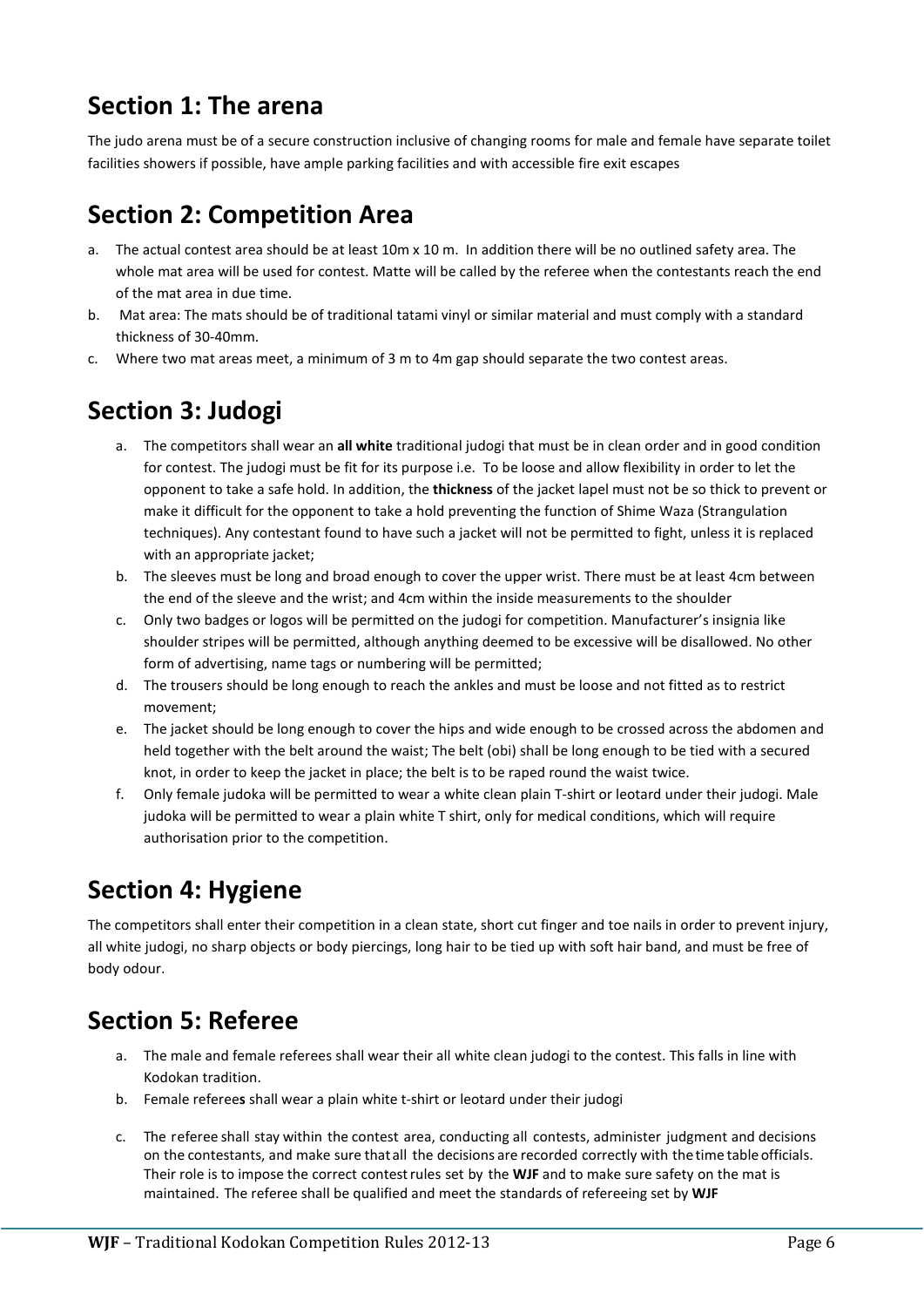# <span id="page-6-0"></span>**Section 6: Competition rules**

- a. All contests will be conducted by one referee. (There will be a second chair referee who will be seated next to the time officials who will act as an **observer** referee helping with any clarifications that may be required by the acting referee. The acting referee's decision **will be final.**
- b. Only Waza-ari and Ippon will be scored (i.e. no Koka or yuko).
- c. Contestants shall follow a traditional Ritsurei (Standing bow) salutation, Rei, before and after their contest *followed by shizen hontai (basic natural standing posture prier to contest)*.
- d. Contestants must take hold of each other within three seconds from the standing bow
- e. There will be **No** side mat coaching permitted at any time.
- f. We will discourage the public from coaching and shouting during contest. This behaviour serves no purpose and only causes huge distraction and difficulty for the referee and time officials in communicating during contest.
- g. The WJF upholds a policy of Waza-ari and Ippon for for all competitions and of grading.

#### <span id="page-6-1"></span>**Section 7: Ippon and Waza-ari**

- a. Ippon score is ten (10) points
- b. Waza-ari score is seven (7) points
- c. Waza-ari Awasete Ippon Two Waza-ari scores are equal to one Ippon (10)
- d. Ippon will be scored from any accumulation of scores either from standing or groundwork. (25 second hold down will score Waza-ari 7 points )

#### <span id="page-6-2"></span>**Section 8: Osae komi Waza**

- a. 30 second hold down will score Ippon (10 points)
- b. 25 second hold down will score Waza-ari (7points)

#### <span id="page-6-3"></span>**Section 9: Shime Waza and Kansetsu Waza (Strangles and Armlocks)**

- a. Ippon shall be scored from any submission
- b. Armlocks and Strangles will not be permitted for anyone who is under 14years of age.

### <span id="page-6-4"></span>**Section 10: Penalties** (The use of Shido)

- The referee will announce Shido as a first penalty points against any infringements in contest.
- Shido will be scored as **three (3)** points against. Normally for a **first** minor infringement of the rules.
- Chui will be scored as **five** (5) points against. (Normally for a **second** infringement of the rules or can be also *instantley* awarded for a slightly more than minor infringements of the rules.)
- Keikoku will be scored as **seven** (7) points against. Normally used on a third infringement of the rules (Any two infringements of Keikoku will result to Hansoku make (disqualification) A Keikoku can be instantley awarded for a more serious infringement of the rules.)
- Hansoku make disqualification **ten (10)** points against. (Hansoku make can instantley be awarded for any serious infringements during the contest which may put a contestant in danger, threatened or may cause serious injury.)
- If no Ippon or Wazari has been awarded during the contest, the Shido penalty awards will be used to determine the winner
- In circumstances where a contestant has acquired a Shido but then the same contestant performs outstanding superior judo skill he /she may be awarded Yushei Gachi win by three points ,even though they may have a Shido against them .This decision may only happen with a Shido score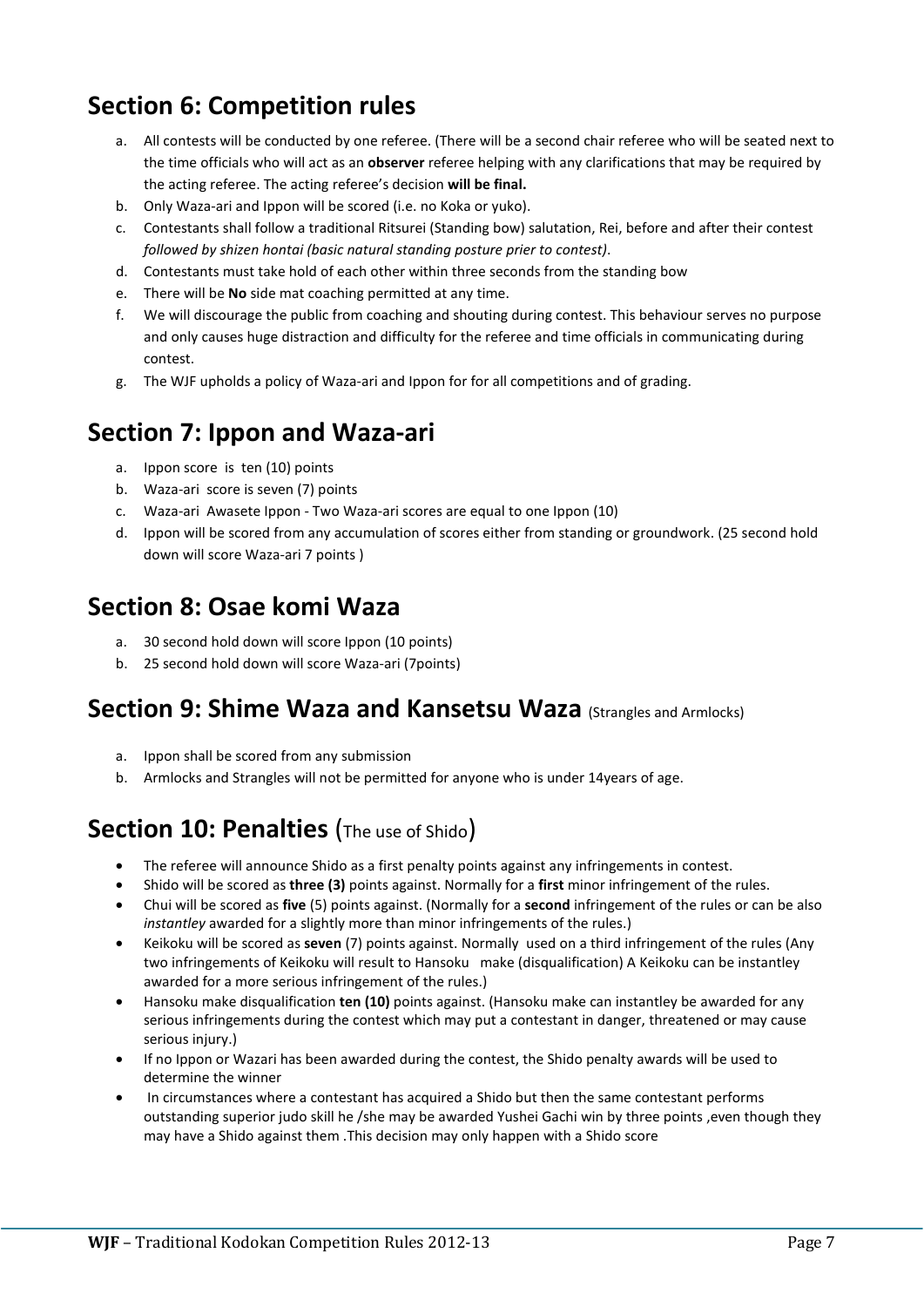# <span id="page-7-0"></span>**Section 11: Scoring**

- a. **Yusei-gachi**; (Win by superiority) where no score has been awarded to either of the contestants, the referee will then award **Yusei-gachi** to the winning candidate. - Equal to **3 point score**
- b. **No Added extra time**: The referee will make a decision to the contestants as there will be no extra time allocated, no golden score.
- c. **Ippon:** is scored when uke is clearly thrown onto their back, the throw shall consist of speed and control. Ippon may also be scored when uke has been held down onto their back for the period of 30 seconds or has submitted to any shime or Kansetsu Waza techniques.
- d. **Waza-ari-Awasete-Ippon**: Where the referee has scored two Waza-ari shall call **Waza-ari** Awasete **Ippon** 10 point win by accumulation of two 7 score wins. (Waza-ari is the only score that is allowed to be accumulated).
- e. **Sogo-gachi**: Where a contestant has been penalised with Keikoku and further violates the rules, the referee will retire the contestants to the centre of the mat and award **Hansoku Make** (Ippon to the winning contestant who has not incurred any or lower penalties). **Sogo –Gachi win by Disqualification**
- f. **Osaekomi**: Shall be called when in ground work when a contestant is securely holding and controlling the opponent on their back and shoulders.
- g. **Toketa:** Hold down Broken is called when the contestant manages to escape from the hold down by either turning off their shoulders or engage in the entanglement of tori's legs.
- **h. Fusen-gachi:** (Win by default) If a contestant fails to appear for their contest when called, for any reason then the referee shall award the opponent in waiting **Fusen-gachi.** Fusen-gachi may also be awarded to a contestant that injures his opponent and is found to be at fault.
- i. **Kiken-gachi:** (Win by withdrawal) should a contestant decline to compete for any reason and withdraws during the contest, the opponent will be declared the winner by **Kiken-gachi** win by withdrawal.
- j. **Doji Ippon**: (Simultaneous Ippon) in unusual cases when opponents score Ippon by throwing each other simultaneously, **no score** will be awarded, and the contest will continue. If no further score is achieved and the contestants obtain the same result then Yusei-Gachi (win by superiority) will be called. In cases of team competition only, Hikiwake (Draw) may be used.
- k. **Maitta:** (verbal submission give up) when Maitta is called by the contestant, Ippon will be awarded to the opponent.

### <span id="page-7-1"></span>**Section 12: Children**

Armlocks and strangles

- a. All children above **14** years old will be permitted to use Armlocks and strangles. Children of **14** years or under will not be allowed to use Armlocks or strangles/chokes.
- b. **WJF's child protection policy** will be applied at all times and safety will always take precedence in all decision making.

#### <span id="page-7-2"></span>**Section 13: ContestProcedure**

- a. A valid and up-to-date licence must be shown prior to competition. If the licence has expired the contestant will not be permitted to compete.
- b. Weighing in Only the removal of the judo jacket will be permitted.
- c. Competitors will present themselves on the mat area to register and for inspection. On entering the contest area you will be requested to wait in line on the edge of the mat. You will be identified, and whilst there the contest regulation will be summarised. All competitors will then be allowed to warm up before competing.
- d. The referee will stand opposite the competitors who will line up. After the call of Shimban Ni Rei, all competitors shall perform a standing bow to the referee who at the same time returns the salutation. The competitors will then retire to their allocated position where they will wait to be called for their contests.
- e. The referee will then position himself in the middle of the contest area facing the time table officials who will then call for the first two competitors to come forward for contest.
- f. The first name which is called out will be of red corner, and the second name being called out will be of white corner. The scoring board will indicate the score of the red and the white corner competitor.
- g. **The commencement of the contest**: When the two contestants are called they will both stand at each corner of the contest area on either side of the table officials. The referee will signal them to walk on the outside perimeter of the safety area stopping opposite each other by their respective starting position in a shizen hontai (natural standing posture. They wait once again until the referee instructs them to meet in the centre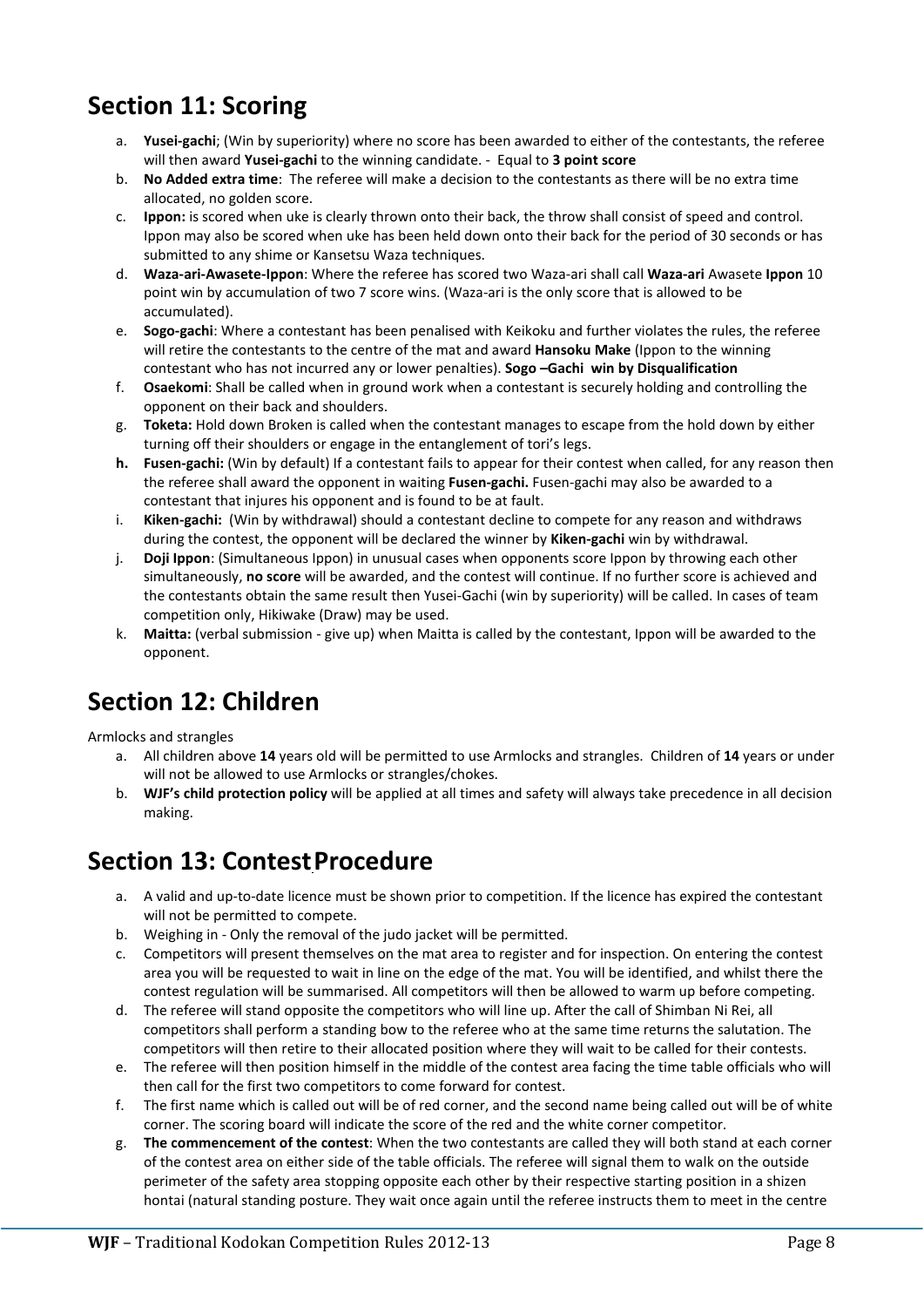contest starting position once again in a Shizen hontai posture. The contestant wearing the red belt will enter the designated red side which will be visibly marked. This procedure shall be reversed when the contest is over.

- h. **Hajime:** The referee shall call Rei to both contestants. Both contestants will then make a formal ritsurei standing bow and will then, take one small step forward, leading with their left foot to stand in a shizentai hontai posture. The referee will then step forward with his right foot and will call Hajime for the start of the contest.
- i. **Contest finish (Soremade):** at the end of the contest the contestants will retire to their original starting position. The referee will then stand between the competitors by stepping forward with the right foot, and raising either arm upward in the direction of the victor to announce and indicate the result of the contest. The referee will then return to their original position by stepping back on with the left foot calling Rei to finish. The competitors will be expected to Rei to each from a ritsurei formal standing bow, and then retreat by walking backwards out of the contest area in a slow controlled manor.

### <span id="page-8-0"></span>**Section 14: Time table officials**

- a. The time keeper official table will be positioned outside the contest area and will function directly opposite the referee, and should be positioned so that it is visible to all.
- b. The time keeper table will comprise of two officials one on the scoreboard and the other working on the score sheets.

#### <span id="page-8-1"></span>**Section 15: Bad behaviour**

- 1. Violence, abuse and threatening behaviour to any official will not be tolerated; anyone or any club that exhibits such conduct will be immediately disqualified, and can be banned from future competitions.
- 2. Drugs: Any Judoka found to be taking any form of illegal substances, including performance enhancing drugs will be immediately disqualified, subjected to future bans and may even face legal action.
- 3. Anybody found to contravene the competition requirements can, and will be refused the right to compete.

# <span id="page-8-2"></span>**Section 16: Mat Marshal (Senior Referee)**

This is the most senior referee and the highest authority on any tournament. The Mat Marshal shall be of experience and represent the WJF (Organisation), its policies and the general guidance in all disputes. Any complaints or queries are to be addressed to the mat marshal. If any individual is dissatisfied then they put it in writing addressed to the head office where the technical committee will address the complaint or query.

# <span id="page-8-3"></span>**Section 17: Contest time**

Contest times allocated for each category will be decided prior to the commencement of competition and all competitors will be notified. The following are recommended contest times but may be subject to change.

- 1. Children less than 10yrs 2 minute contest time
- 2. Children over 10yrs 3 minute contest time
- 
- 
- 
- 3. Youth 16yrs to 18yrs 1998 and 1998 4 minute contest time<br>4. Adults Kyu 1999 4 minute contest time 4 minute contest time 5. Dan grade 5 minute contest time

The times of each contest excludes any stoppage time. When Matte is called, the clock will be stopped. The referee may also call for Jikan (time out) to stop the clock for any other reason.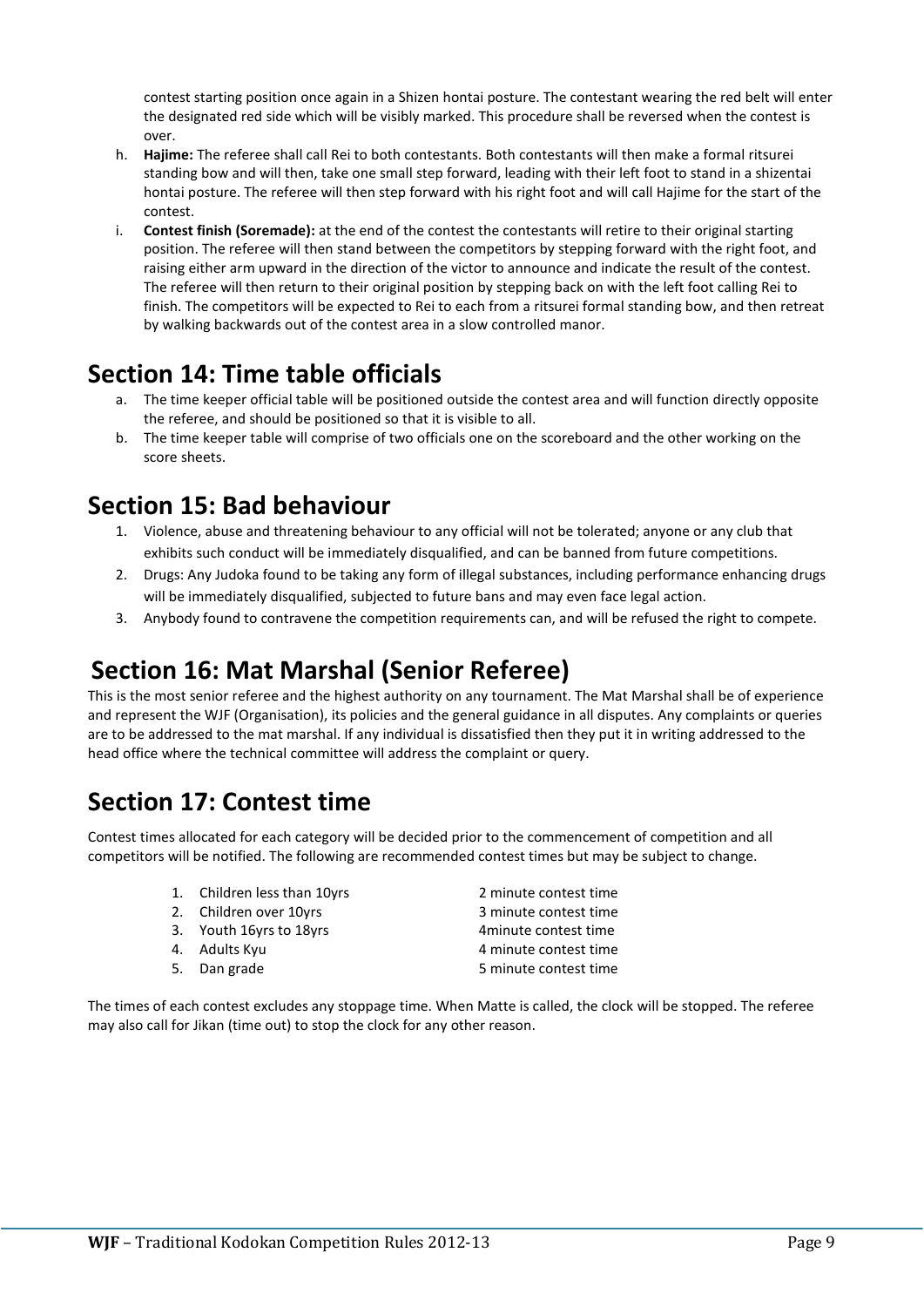### <span id="page-9-0"></span>**Section 18: Applications**

- a. **Matte** can be called at any time during the contest at the discretion of the referee, for safety or for the awarding of decisions. At that precise time, the timekeeper will immediately stop the clock. The referee will indicate Matte by raising their right arm palm forward to indicate that the timing has to be halted.
- b. **Sonomama** The referee shall call Sonomama when the contestants are engaged in groundwork/ or standing where judgment is required to reposition or make an adjustment of a Judogi or a relevant situation where may be of concern for safety.
- c. **Sore Made (Finish**) Sore Made is called by the referee when the time of the contest has expired. The time will be called and monitored by the time keeper, whereupon the referee will call Sore Made immediately.

# <span id="page-9-1"></span>**Section 19: HandSignals**

- **Ippon:** Where Ippon is scored in groundwork or standing, the referee shall raise one hand straight, directly upwards with the palm of the hand facing forward with the fingers closed together and shall call Ippon.
- **Waza-ari:** Where Waza-ari is scored the referee will extend his right or left hand directly sideways at shoulder level.
- **Waza-ari- Awasete-Ippon:** Where two Waza-ari are scored (the accumulation of two significant scores) the referee shall extend one hand directly sideways at shoulder level, and then raise the same hand directly upwards awarding Waza-ari-Awasete-Ippon
- **Yusei Gachi:** Win by one point by superiority. The referee will raise one hand upwards and in the side of the winning contestant, indicating the winner
- **Hansoku Make:** Disqualification, the referee will call Matte, return the contestants to the starting position; point at the accused contestant with the four fingers, thumb closed indicating Hansoku Make, then raise one hand upwards and on the side of the winning contestant.
- **Shido:** Penalty score. The referee will call Matte, return the contestants to the starting position then point to the accused contestant with the four fingers, thumb closed indicating the penalty score (Shido, Chui or Keikoku)
- **Osae komi:** Hold down in progress. The referee will stand above the contestants with one hand extended above the contestants; palm downwards to indicate hold down is in progress.
- **Toketa:** Hold down broken. The referee will indicate that the hold down has been broken by announcing Toketa and at the same time will extend one hands forward elbows bent and will wave left and right.
- **Sonomama:** Freeze. The referee will extend both hands forward palms facing down then bend to touch both contestants commanding that they should freeze and not move.
- **False attack:** The referee will raise both hands straight forward with fists closed and with both hands make a alternate up and down motion to indicate that the technique was not valid.
- **Non Activity:** The referee will bring both hands at chest height rotating the hands in a forward motion elbows bent and the palm of the hands facing the body and in doing so will point at the accused contestant for non combativity.
- **Hiki-Wake:** Draw. The referee will raise their right hand up with the four index fingers pointing and thumb closed and slices downwards with their arm between the contestants to indicate a draw.
- **Yoshi:** Continue, in case of groundwork or Sonomama, the referee will call Yoshi by touching both contestants with the palm of the hand and then withdrawing on the call of Yoshi.
- **Judogi Adjustment:** The referee will instruct the contestants to adjust their Judogi by crossing both hands, left over right at hip or belt level with the palms facing inwards.

# <span id="page-9-2"></span>**Section 20: MedicalAttention**

- 1. The referee will stand and raise one hand straight upwards to attract the attention of the medical officer on the day.
- 2. Should an injury require a contestant to leave the contest area, they must do so only with the Medical attendant.
- 3. On the return of injured contestant the remainder time of the contest will be fought. The time away will be treated as injury time.
- 4. If the contestant fails to return to the contest, or if the medical officer informs the referee that the contestant is not able to continue, the referee shall make call Kiken gachi - win by withdrawal.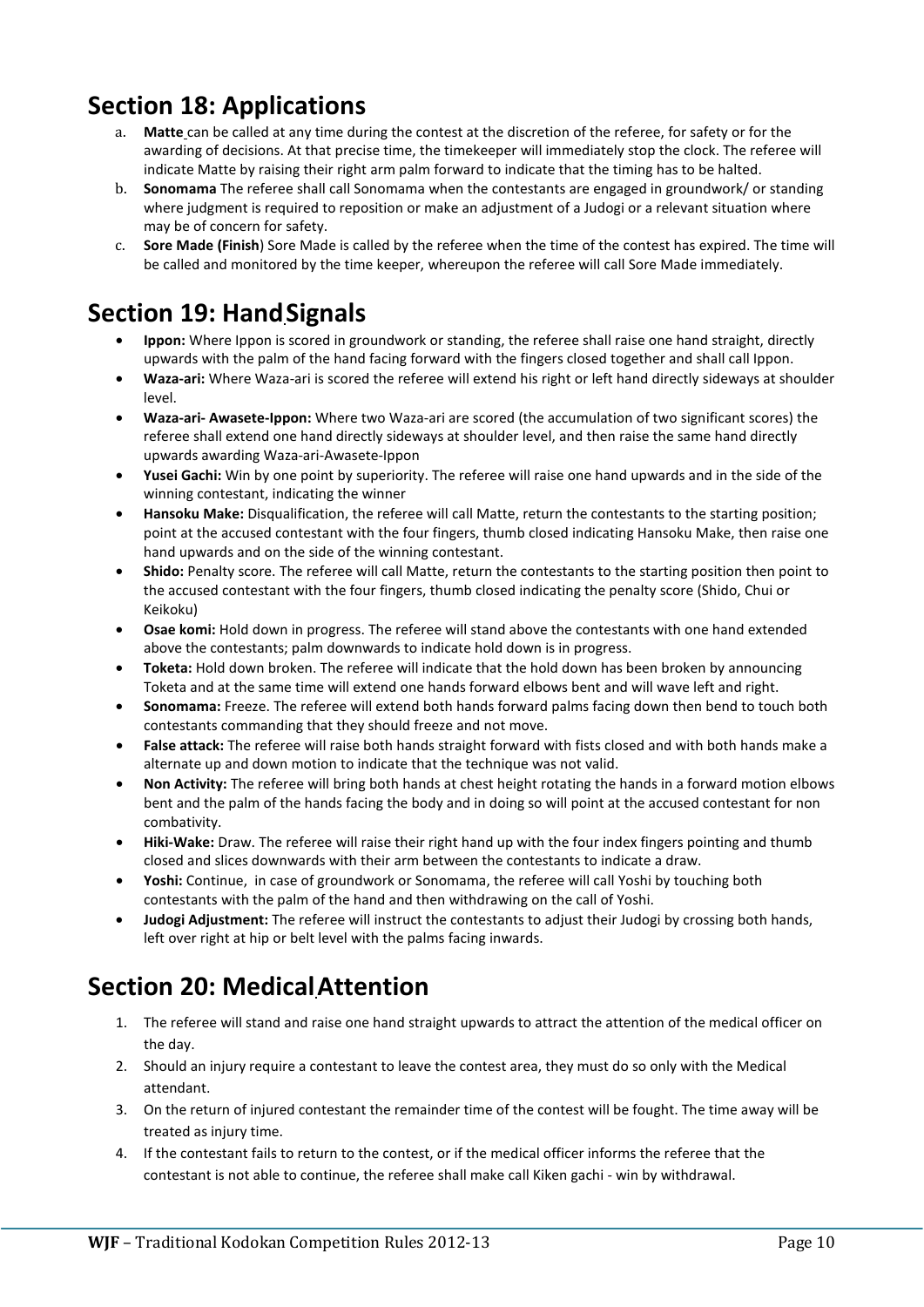# <span id="page-10-0"></span>**Section 21: [Osae komi Waza](http://www.judoforall.org.uk/documents/contest-rules/osaekomi-waza-forms-of-holding) (Forms of Holding)**

- 1. Where a contestant is being heldonto their back and under control from Tori fortheperiod of 30 seconds, Ipponwill be awarded. Osae komi will be retained during the transition from one groundwork technique to another providing there is no loss of control
- 2. Uke must not be able to break Tori's hold or entangle Tori's legs for Osaekomi to be continued.
- *3.* When tori loses control of the hold down and uke is free, **Toketa** will be called (Hold broken) and the held time will be noted.

Where Osae komi is called, near the borders of the contest area, subject to any one of the contestants body is in contact with the mat within the contest area Osae Komi will be maintained. Once both contestants leave the contest area **Sonomama** will be called and the contestants will be brought back in the centre of the mat area and the hold down will continue. On the referees instructions (Yoshi) Continue for the remaining time.

### <span id="page-10-1"></span>**Section 22: Valid and Invalid Area of Technique**

- Any technique which is executed simultaneous to or just prior to expiry of contest time, shall be judged as valid.
- In the case of OSAEKOMI being announced, prior to, or the simultaneous to the expiry time, the contest will be allowed to continue for the duration of the hold down and until such time asthe contestant manages to escape, OSAEKOMI TOKETA will be called and sore-made will be indicated.
- Movement in the Contest Area The contest shall continue as long as both competitors are in a safe distance from the edge of the mat area. The referee must act quickly in stopping the contestants from reaching the edge of the mat, by calling Matte.

### <span id="page-10-2"></span>**Section 23: SonoMama (Freeze)**

The Referee shall announce SONO MAMA whereupon both contestants shall freeze their actions immediately. The referee will assess the situation, and when all is clear both contestants will be assume their original positions.On being satisfied that both contestants have resumed to their original positions, the referee placing a hand on both contestants will announce **YOSHI** (Continue).

# <span id="page-10-3"></span>**Section 24: Awardof Shido and Prohibited Acts**

**It is recommended that a verbal warning is issued to the competitors prior to Shido been given this is part of the education.**

First awarded penalty is **Shido /** second penalty is **Chui /** third penalty is **Keikoku /** forth penalty **Hansoku make**

- When a contestant avoids taking hold and continues to prevents full engagement.)
- If a contestant adopts a stiff posture with excessively defensive style preventing judo from engaging.)
- Contestant attempts an invalid technique.
- When a contestant deliberately holds their opponent's belt with one or both hands, preventing judo from engaging.
- When a contestant uses both hands to hold onto the opponent's collar/lapel jacket on the same side for a lengthy period time without attacking( Normally longer than three –four seconds )
- When a contestant uses both hands to hold on to the sleeves of their opponent without attacking (normally three – four seconds).
- To excessively hold the end of the sleeve of their opponent
- To insert fingers inside the opponents sleeves or trousers.
- To hold either the cuffs or sleeves and twist to entrap the wrist in order to prevent an opponent from taking a proper grip.
- Deliberately grabbing, bending, holding or twisting the fingers of an opponent
- For wasting contest time by intentionally disarranging the Judogi, or tie and untie their belt or trousers without the permission of the referee.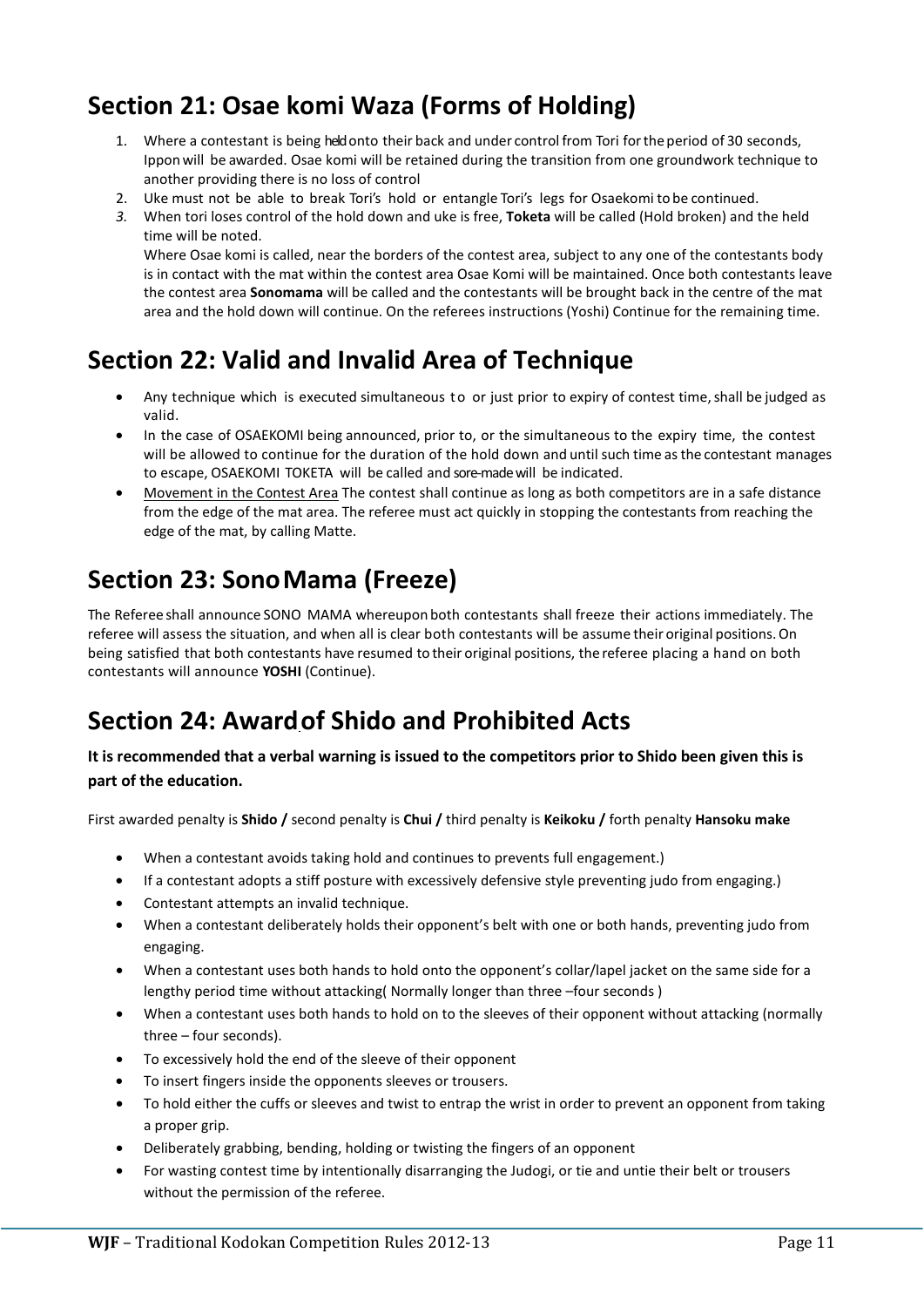- To hold or take any part of the opponents jacket with the mouth.
- To deliberately place a hand or foot directly to an opponent's face.
- To deliberately pull opponents hair.
- Deliberately grabbing an opponent's foot or leg without prior attacking with a technique.
- To deliberately break their opponents grip aggressively on repeated occasions.
- Keep pulling downwards in an aggressive manor without attempting a technique
- To hold on with outstretched arms, or stiff arms in order to prevent the opponent from attacking and engaging in judo.
- To apply any leg locks.
- Loss of temper and the use of bad language)
- Repetitive failed leg sweeping, which results in Kicking.
- To break opponents grip by means of kicking or by using the knee or leg.
- To attack opponent with **Morote-Gari** before taking hold first. (Both arm and leg grab).
- To apply any action that is deemed to be dangerous.
- To undertake any action that undermines the spirit of judo
- Delibrately adopting a posture which is opposite to Shizen hontai (basic natural upright posture) without attacking.

# <span id="page-11-0"></span>**Section 25: HansokuMake (Disqualification)**

Hansoku Make is awarded against a contestant who has already been penalised with three former penalties but continues to further violate the rules. Alternatively, Hansoku Make can be **immediately** awarded against a contestant who may commit a *serious* offence against the rules and inflict potential injury to his opponent. The Referee will use their own judgment during contest to determine whether a violation of the rules had occurred for the following:

- To apply any action deemed to be dangerous as to possibly cause serious injury, particularly, to the opponent's neck or spinal vertebrae.
- To fall backwards with intent, while opponent is holding onto the contestant's back..
- To strike out with verbal abuse to the opponent, referee, and officials at the time of contest.
- To deliberately disregard the instructions and the rulings of the referee.
- To deliberately lift an opponent when they are flat on the mat, and then drop them back onto the mat with intent to cause injury.
- To accumulate two Keikoku.
- Applying any pressure to the neck or spine, i.e. overstretching opponent's spine or placing both legs around the opponent's neck.
- Use of mouth for biting opponents body

# <span id="page-11-1"></span>**Section 26: Application of Matte**

The Referee shall announce MATTE (Stop) to halt the contest. The amount of time that the contest is halted shall not count as part of the contest time, and therefore the contest time clock will also be halted. (Jikan)

Matte is called when:

- 1. For safety reasons on the mat
- 2. A Contestant commits a prohibited act
- 3. A Contestant is required to adjust their Judogi
- 4. The Contestants are have stepped out of the contest area
- 5. Injury, accident or difficulty occurs
- 6. When Groundwork becomes inactive
- 7. When from groundwork one contestant manages to stand up
- 8. When addressing the time table officials
- 9. Non activity
- 10. Awarding of scoring or penalties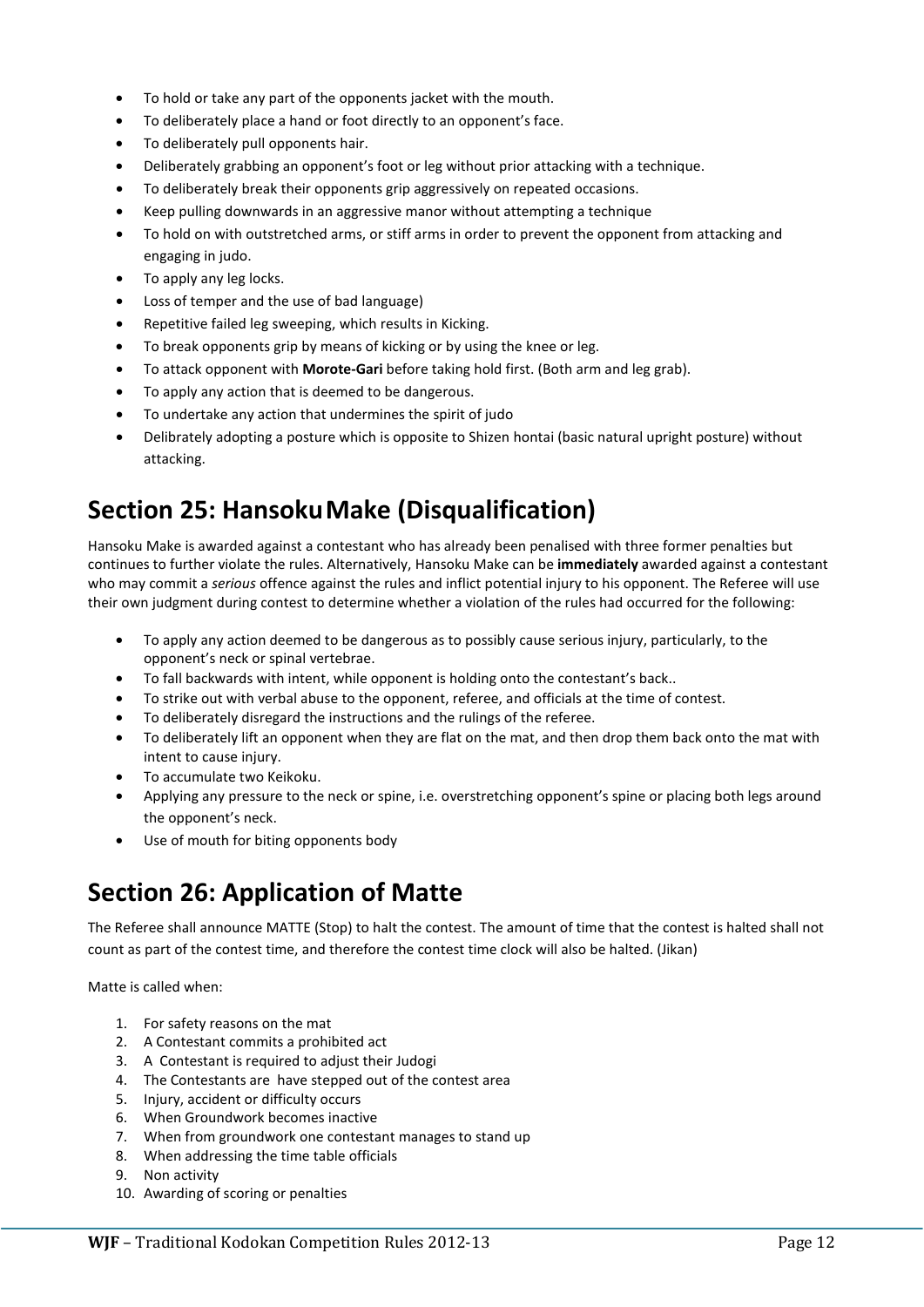### <span id="page-12-0"></span>**Section 27: Situationsnot covered by the contest rules**

Where a situation may arise which may not be covered by the rules, a decision will be announced following a consultation with the mat Marshal, (senior referee).

# <span id="page-12-1"></span>**Section 28: AdditionalRules**

- The dropping on both knees at the same time prior to the execution of a throw will not be permitted and invalid
- When a throw is executed when both knees are off the mat but then during the throwing action the knees follow to land on the mat, the throw will be valid.
- The dropping on one knee in the execution of any throwing technique will be permitted and valid.
- No leg or ankle grabs without prior attack with a valid technique.
- No holding round the neck or restricting your opponent from functioning.
- The breaking of the grip by hand or leg will not be permitted.
- No leg locking permitted
- Throwing sacrifice techniques will be permitted.
- **Morote-Gari** is permitted as long as it's executed from a kumi kata position, normal sleeve hold.
- Kani Basami is not permitted.
- Preventing each other from taking hold will result in Shido.
- Forcing your opponent to bend forward must be followed with an immediate attack otherwise Shido will be called.

### <span id="page-12-2"></span>**Section 29: Weight Categories**

The following recommended weight categories will structure the age difference between primary and juniors. The WJF in the initial stages of its development may not separate primary from junior in competition. In cases where there are too many children of one category, additional categories may be made up which may include age divisions. In addition the amalgamation of any categories may be made where there may not be sufficient entries for categories to be made.

(In international tradition Adult kyu grade and Dan grade may also be amalgamated for individual categories, but it is **strongly** recommended that kyu grades be separated from the Dan grades for a fairer contest system for ability. A 3<sup>rd</sup> Kyu fighting a second Dan will be of no mach and will serve of no purpose.)

#### **Recommended Weight Categories for: Children: Male and Female under 16years of age**

- 19kg and under
- 22kg and under
- 25Kg and under
- 28kg and under
- 31kg and under
- 35kg and under
- 38kg and under
- 41Kg and under
- 44kg and under
- 48Kg and under
- 51kg and under
- 55kg and under
- 58kg and under
- 61Kg and under
- 65kg and under
- 69 Kg and under
- Over 69 Kg

*Should there be further weight categories required due to excessive weight differences, further categories may be added.*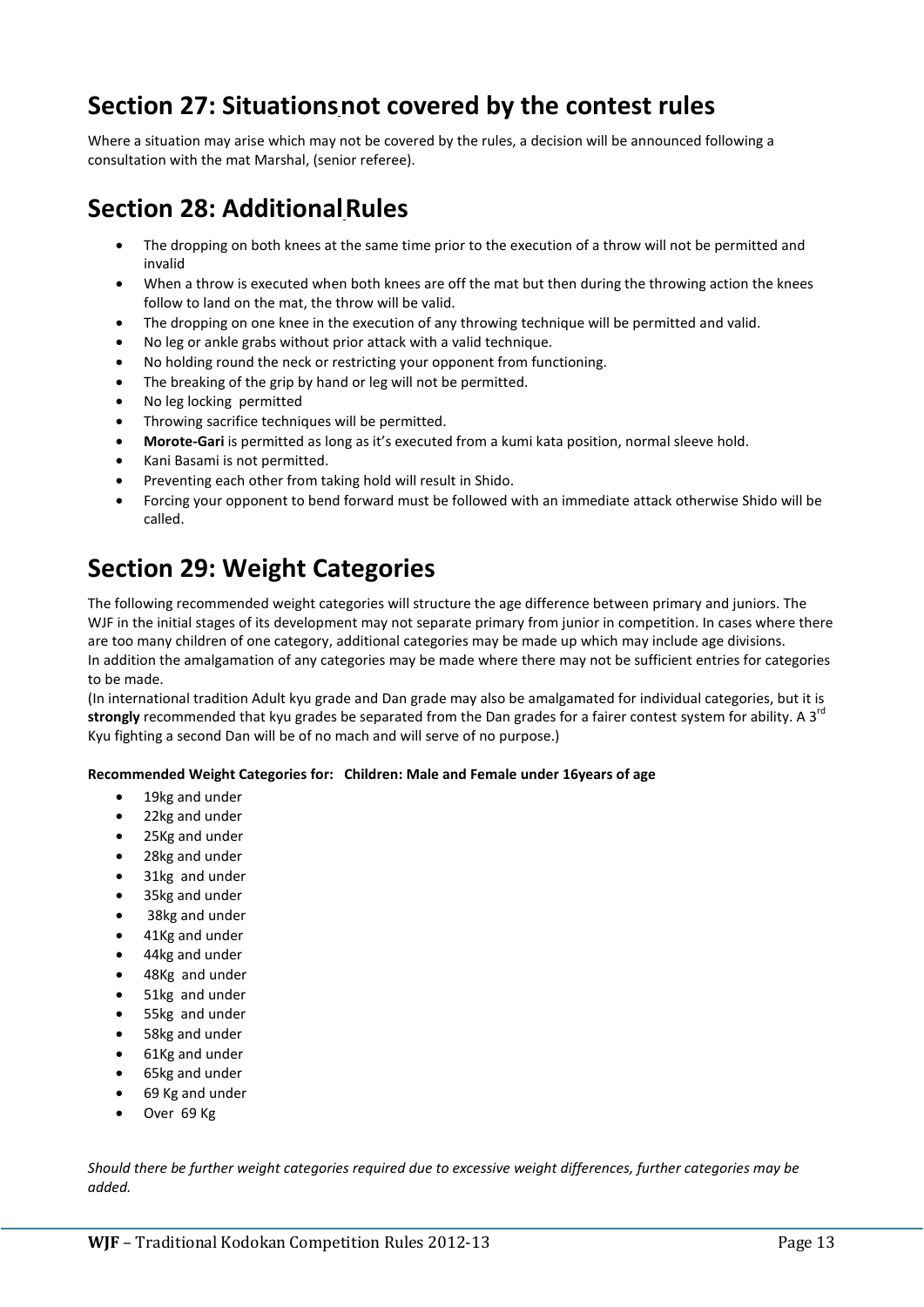#### **Children are only allowed to enter one category; there are no open categories for juniors.**

Please note that any junior accepting a senior grade will still be allowed to participate at junior level, as long as they are under 16yrs of age. The WJF does not discriminate ability.

It becomes the instructor's responsibility to ensure that the entered competitors are sufficiently competent, fit and healthy for competition. The organisers of any competition will have the right to withdraw any competitor or team, who fail to fulfil the competition requirements or may not be fit for competition.

#### **Senior men including youth 16yrs -201yrs Weight categories**

#### **Male:**

- 55Kg and under;
- 59Kg and under
- 63kg and under;
- 66kg and under;
- 71kg and under;
- 75Kg and under
- 79kg and under;
- 83Kg and under
- 87Kg and under
- 91kg and under;
- 95kg and under;
- 99kg and under;
- Over 100kg; and,
- **Open weight**.

#### **Female: including youth 16yrs -21yrs Weight categories**

- 48kg and under;
- 52kg and under;
- 57kg and under;
- 63kg and under;
- 70kg and under;
- 78kg and under;
- Over 78kg; and,
- Open weight.